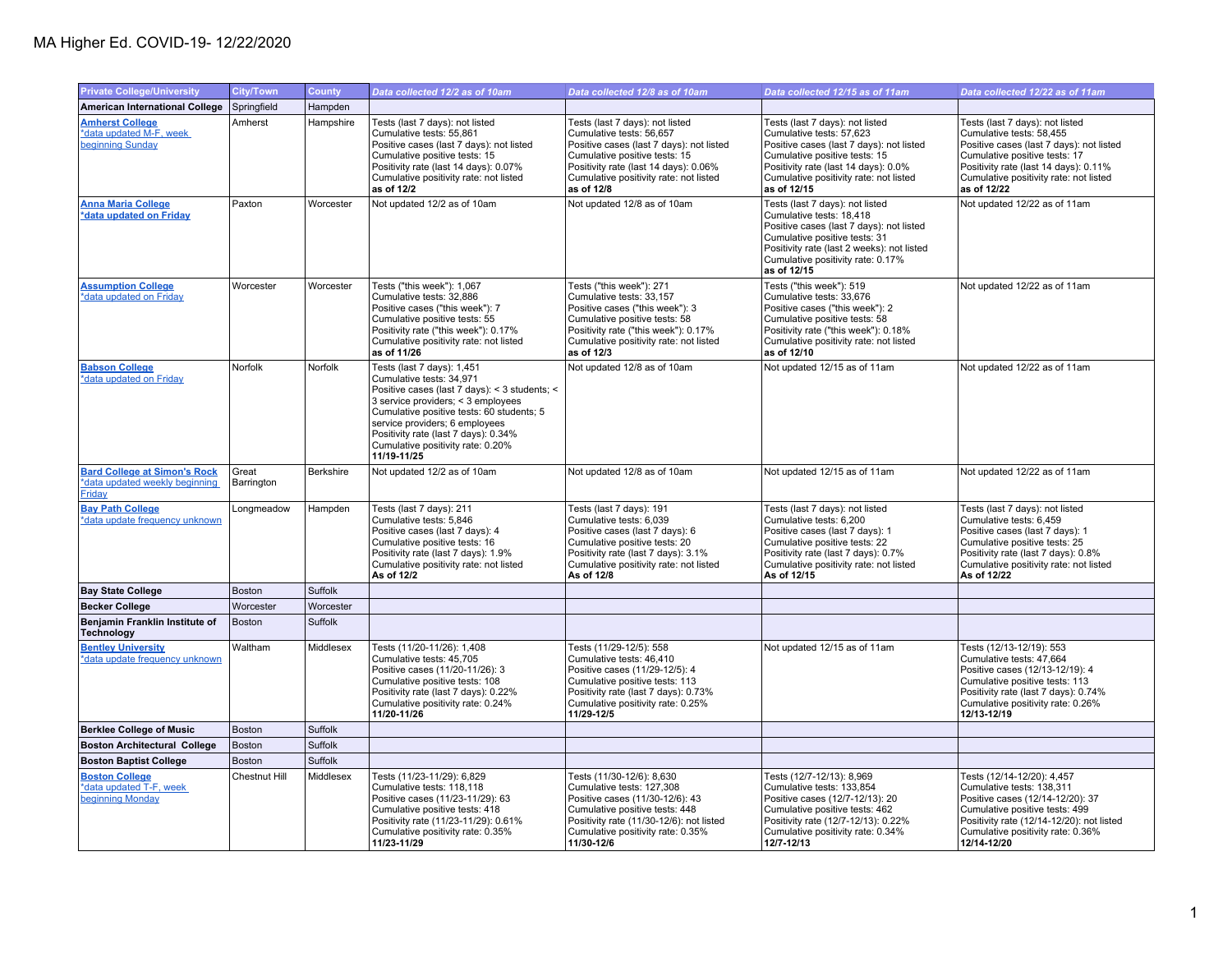| <b>Private College/University</b>                                           | <b>City/Town</b> | <b>County</b> | Data collected 12/2 as of 10am                                                                                                                                                                                                                                                                    | Data collected 12/8 as of 10am                                                                                                                                                                                                                                                                     | Data collected 12/15 as of 11am                                                                                                                                                                                                                                                              | Data collected 12/22 as of 11am                                                                                                                                                                                                                                                                 |
|-----------------------------------------------------------------------------|------------------|---------------|---------------------------------------------------------------------------------------------------------------------------------------------------------------------------------------------------------------------------------------------------------------------------------------------------|----------------------------------------------------------------------------------------------------------------------------------------------------------------------------------------------------------------------------------------------------------------------------------------------------|----------------------------------------------------------------------------------------------------------------------------------------------------------------------------------------------------------------------------------------------------------------------------------------------|-------------------------------------------------------------------------------------------------------------------------------------------------------------------------------------------------------------------------------------------------------------------------------------------------|
| <b>Boston Graduate School of</b><br>Psyhcoanalysis                          | <b>Brookline</b> |               |                                                                                                                                                                                                                                                                                                   |                                                                                                                                                                                                                                                                                                    |                                                                                                                                                                                                                                                                                              |                                                                                                                                                                                                                                                                                                 |
| <b>Boston Universtiy</b><br>*data updated daily                             | Boston           | Suffolk       | Tests (11/24-11/30): 18,124<br>Cumulative tests: 443,950<br>Positive cases (11/24-11/30): not listed<br>Cumulative positive tests: 465<br>Positivity rate (11/24-11/30): not listed<br>Cumulative positivity rate: 0.10%<br>11/24-11/30                                                           | Tests (11/30-12/6): 18,124<br>Cumulative tests: 469,119<br>Positive cases (11/30-12/6): not listed<br>Cumulative positive tests: 574<br>Positivity rate (11/30-12/6): not listed<br>Cumulative positivity rate: 0.12%<br>11/30-12/6                                                                | Tests (12/7-12/13): 19,001<br>Cumulative tests: 496,201<br>Positive cases (12/7-12/13): not listed<br>Cumulative positive tests: 673<br>Positivity rate (12/7-12/13): not listed<br>Cumulative positivity rate: 0.14%<br>12/7-12/13                                                          | Tests (12/14-12/20): 21,421<br>Cumulative tests: 517,622<br>Positive cases (12/14-12/20): not listed<br>Cumulative positive tests: 734<br>Positivity rate (12/14-12/20): not listed<br>Cumulative positivity rate: 0.14%<br>12/14-12/20                                                         |
| <b>Brandeis University</b><br>*data updated daily, week<br>beginning Sunday | Waltham          | Middlesex     | Tests (11/23-11/29): 2,119<br>Cumulative tests: 82,388<br>Positive cases (11/23-11/29): 3<br>Cumulative positive tests: not listed<br>Positivity rate (last 7 days): 0.45%<br>Cumulative positivity rate: not listed<br>as of 12/1                                                                | Tests (11/30-12/4): 2,100<br>Cumulative tests: 83,865<br>Positive cases (11/30-12/4): 8<br>Cumulative positive tests: not listed<br>Positivity rate (last 7 days): 0.41%<br>Cumulative positivity rate: not listed<br>as of 12/8                                                                   | Tests (12/7-12/11): 2,007<br>Cumulative tests: 85,872<br>Positive cases (12/7-12/11): 11<br>Cumulative positive tests: not listed<br>Positivity rate (last 7 days): 0.53%<br>Cumulative positivity rate: not listed<br>as of 12/15                                                           | Tests (12/14-12/18): 1,833<br>Cumulative tests: 87,705<br>Positive cases (12/14-12/18): 3<br>Cumulative positive tests: not listed<br>Positivity rate (last 7 days): 0.17%<br>Cumulative positivity rate: not listed<br>as of 12/21                                                             |
| <b>Cambridge College</b>                                                    | Cambridge        | Middlesex     |                                                                                                                                                                                                                                                                                                   |                                                                                                                                                                                                                                                                                                    |                                                                                                                                                                                                                                                                                              |                                                                                                                                                                                                                                                                                                 |
| <b>Clark University</b><br>*data updated daily                              | Worcester        | Worcester     | Tests (last 7 days): 1,018<br>Cumulative tests: 84,837<br>Positive cases (last 7 days): 5<br>Cumulative positive tests (last 30 days): 35<br>Positivity rate (last 7 days): not listed<br>Cumulative positivity rate: not listed<br>as of 12/1                                                    | Tests (last 7 days): 977<br>Cumulative tests: not listed<br>Positive cases (last 7 days): 5<br>Cumulative positive tests (last 30 days): 35<br>Positivity rate (last 7 days): not listed<br>Cumulative positivity rate: not listed<br>as of 12/7                                                   | Tests (last 7 days): 909<br>Cumulative tests: not listed<br>Positive cases (last 7 days): 3<br>Cumulative positive tests (last 30 days): 30<br>Positivity rate (last 7 days): not listed<br>Cumulative positivity rate: not listed<br>as of 12/14                                            | Tests (last 7 days): 753<br>Cumulative tests: not listed<br>Positive cases (last 7 days): 3<br>Cumulative positive tests (last 30 days): 14<br>Positivity rate (last 7 days): not listed<br>Cumulative positivity rate: not listed<br>as of 12/21                                               |
| <b>Curry College</b><br>*data updated week beginning<br>Thursday            | Milton           | Norfolk       | Tests (last 7 days): 1,513<br>Cumulative tests: 25,380<br>Positive cases (last 7 days): 11<br>Cumulative positive tests: 73<br>Positivity rate (last 7 days): not listed<br>Cumulative positivity rate (last 2 weeks):<br>0.52%<br>as of 11/25                                                    | Not updated 12/8 as of 10am                                                                                                                                                                                                                                                                        | Tests (last 7 days): 312<br>Cumulative tests: 25.986<br>Positive cases (last 7 days): 3<br>Cumulative positive tests: 78<br>Positivity rate (last 7 days): not listed<br>Cumulative positivity rate (last 2 weeks): not<br>listed<br>as of 12/10                                             | Tests (last 7 days): 264<br>Cumulative tests: 26.250<br>Positive cases (last 7 days): 5<br>Cumulative positive tests: 83<br>Positivity rate (last 7 days): not listed<br>Cumulative positivity rate (last 2 weeks): not<br>listed<br>as of 12/18                                                |
| Dean College                                                                | Franklin         | Norfolk       |                                                                                                                                                                                                                                                                                                   |                                                                                                                                                                                                                                                                                                    |                                                                                                                                                                                                                                                                                              |                                                                                                                                                                                                                                                                                                 |
| <b>Eastern Nazarene College</b><br>*data update frequency unknown           | Quincy           | Norfolk       | Not updated 12/2 as of 10am                                                                                                                                                                                                                                                                       | Tests (last 7 days): not listed<br>Cumulative tests: 3,512<br>Positive cases (last 7 days): not listed<br>Cumulative positive tests: 6<br>Positivity rate (last 7 days): not listed<br>Cumulative positivity rate: not listed<br>as of 12/3                                                        | Not updated 12/15 as of 11am                                                                                                                                                                                                                                                                 | Not updated 12/22 as of 11am                                                                                                                                                                                                                                                                    |
| <b>Elms College</b><br>*data update frequency unknown                       | Chicopee         | Hampden       | Tests (last 2 weeks): 0<br>Cumulative tests: 4,274<br>Positive cases (last 2 weeks): 0<br>Cumulative positive tests: 5<br>Positivity rate (last 2 weeks): 0%<br>Cumulative positivity rate: 0%<br>as of 11/30                                                                                     | Tests (last 2 weeks): 13<br>Cumulative tests: 4,234<br>Positive cases (last 2 weeks): 0<br>Cumulative positive tests: 5<br>Positivity rate (last 2 weeks): 0%<br>Cumulative positivity rate: 0%<br>as of 12/8                                                                                      | Tests (last 2 weeks): 28<br>Cumulative tests: 4,302<br>Positive cases (last 2 weeks): 0<br>Cumulative positive tests: 5<br>Positivity rate (last 2 weeks): 0%<br>Cumulative positivity rate: 0.12%<br>as of 12/15                                                                            | Tests (last 2 weeks): 25<br>Cumulative tests: 4,318<br>Positive cases (last 2 weeks): 1<br>Cumulative positive tests: 6<br>Positivity rate (last 2 weeks): 4%<br>Cumulative positivity rate: 0.14%<br>as of 12/21                                                                               |
| <b>Emerson College</b><br>*data updated daily, week<br>beginning Sunday     | Boston           | Suffolk       | Tests (11/23-11/29): 1,943<br>Cumulative tests: 49.826<br>Positive cases (11/23-11/29): 4<br>Cumulative positive tests: 54<br>Positivity rate (11/23-11/29): 0.21%<br>Cumulative positivity rate: 0.11%<br>11/23-11/29                                                                            | Not updated 12/8 as of 10am                                                                                                                                                                                                                                                                        | Tests (12/7-12/13): 418<br>Cumulative tests: 50.629<br>Positive cases (12/7-12/13): 1<br>Cumulative positive tests: 57<br>Positivity rate (12/7-12/13): 0.24%<br>Cumulative positivity rate: 0.11%<br>12/7-12/13                                                                             | Tests (12/14-12/20): 319<br>Cumulative tests: 51.021<br>Positive cases (12/14-12/20): 3<br>Cumulative positive tests: 60<br>Positivity rate (12/14-12/20): 0.77%<br>Cumulative positivity rate: 0.12%<br>12/14-12/20                                                                            |
| <b>Emmanuel College</b>                                                     | <b>Boston</b>    | Suffolk       |                                                                                                                                                                                                                                                                                                   |                                                                                                                                                                                                                                                                                                    |                                                                                                                                                                                                                                                                                              |                                                                                                                                                                                                                                                                                                 |
| <b>Endicott College</b><br>*data updated week beginning<br>Sunday           | Beverly          | Essex         | Tests (last 7 days): 2,540<br>Cumulative tests: 35,016<br>Positive cases (last 7 days): 3 students;<br>1 faculty/staff<br>Cumulative positive tests: 73<br>Positivity rate (last 7 days): 1.37% for<br>students, 0.72% for faculty/staff<br>Cumulative positivity rate: not listed<br>as of 11/28 | Tests (last 7 days): 619<br>Cumulative tests: 35,072<br>Positive cases (last 7 days): 2 students;<br>3 faculty/staff<br>Cumulative positive tests: 73<br>Positivity rate (last 7 days): 1.18% for<br>students, 0.67% for faculty and staff<br>Cumulative positivity rate: not listed<br>as of 12/5 | Tests (last 7 days): 204<br>Cumulative tests: 35,278<br>Positive cases (last 7 days): 3 students;<br>0 faculty/staff<br>Cumulative positive tests: 76<br>Positivity rate (last 7 days): 1.72% for<br>students, 0% for faculty/staff<br>Cumulative positivity rate: not listed<br>as of 12/12 | Tests (last 7 days): 573<br>Cumulative tests: 35,851<br>Positive cases (last 7 days): 4 students;<br>1 faculty/staff<br>Cumulative positive tests: 81<br>Positivity rate (last 7 days): 3.67% for<br>students, 0.29% for faculty/staff<br>Cumulative positivity rate: not listed<br>as of 12/19 |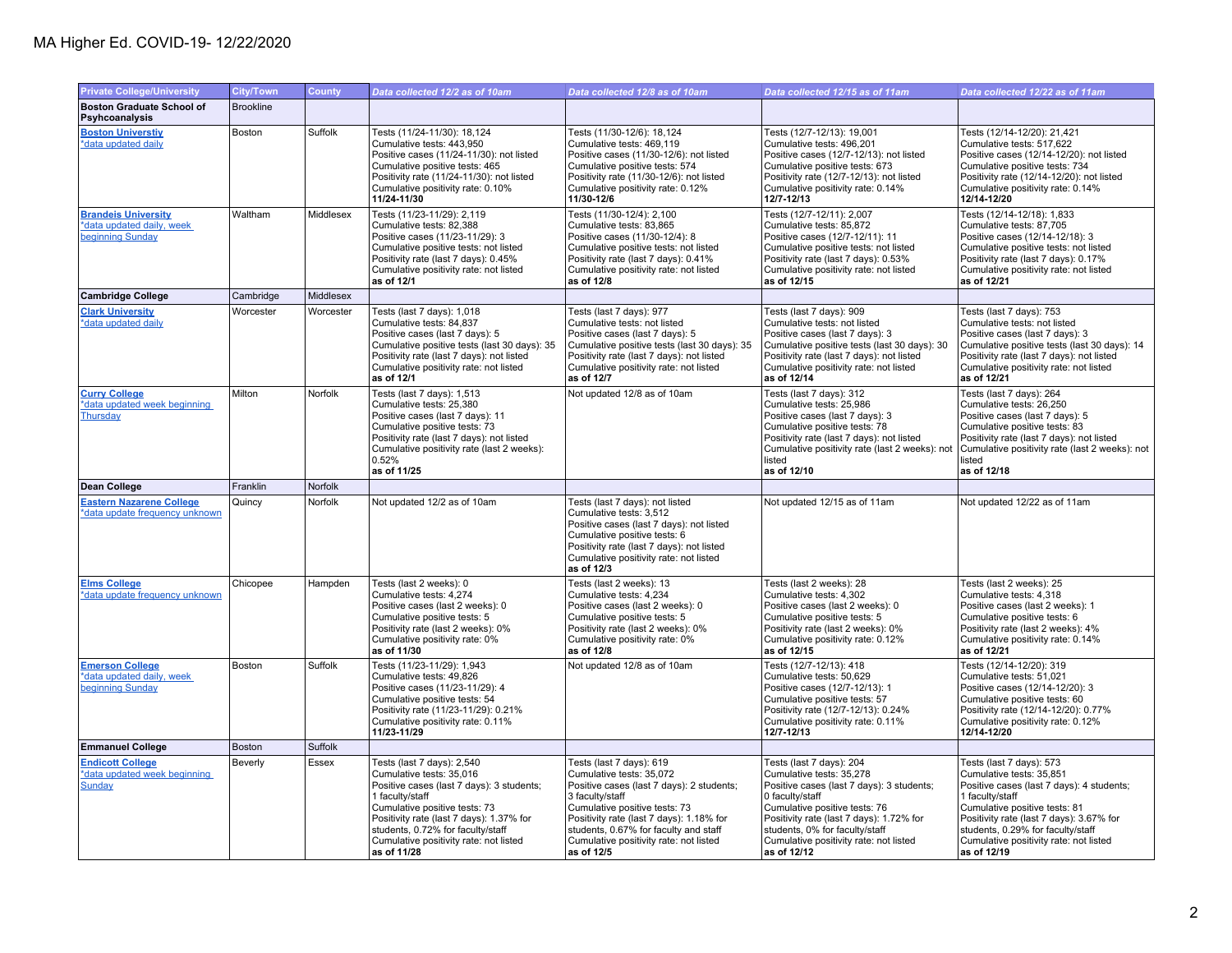| <b>Private College/University</b>                                                                        | <b>City/Town</b>                              | County       | Data collected 12/2 as of 10am                                                                                                                                                                                                            | Data collected 12/8 as of 10am                                                                                                                                                                                                            | Data collected 12/15 as of 11am                                                                                                                                                                                                            | Data collected 12/22 as of 11am                                                                                                                                                                                                           |
|----------------------------------------------------------------------------------------------------------|-----------------------------------------------|--------------|-------------------------------------------------------------------------------------------------------------------------------------------------------------------------------------------------------------------------------------------|-------------------------------------------------------------------------------------------------------------------------------------------------------------------------------------------------------------------------------------------|--------------------------------------------------------------------------------------------------------------------------------------------------------------------------------------------------------------------------------------------|-------------------------------------------------------------------------------------------------------------------------------------------------------------------------------------------------------------------------------------------|
| <b>Fisher College</b>                                                                                    | Boston                                        | Suffolk      |                                                                                                                                                                                                                                           |                                                                                                                                                                                                                                           |                                                                                                                                                                                                                                            |                                                                                                                                                                                                                                           |
| <b>Gordon College</b>                                                                                    | Wenham                                        | <b>Essex</b> |                                                                                                                                                                                                                                           |                                                                                                                                                                                                                                           |                                                                                                                                                                                                                                            |                                                                                                                                                                                                                                           |
| <b>Hampshire College</b><br>*data updated week beginning<br>Wednesday                                    | Amherst                                       | Hampshire    | Tests (11/20-11/26): 180<br>Cumulative tests: 5,326<br>Positive cases (11/20-11/26): 1<br>Cumulative positive tests: 8<br>Positivity rate (11/20-11/26): not listed<br>Cumulative positivity rate: not listed<br>11/20-11/26              | Tests (11/27-12/3): 245<br>Cumulative tests: 5,326<br>Positive cases (11/27-12/3): 0<br>Cumulative positive tests: 8<br>Positivity rate (11/27-12/3): not listed<br>Cumulative positivity rate: not listed<br>11/27-12/3                  | Tests (12/4-12/10): not listed<br>Cumulative tests: 5,571<br>Positive cases (12/4-12/10): 0<br>Cumulative positive tests: 8<br>Positivity rate (12/4-12/10): not listed<br>Cumulative positivity rate: not listed<br>12/4-12/10            | Not updated 12/22 as of 11am                                                                                                                                                                                                              |
| <b>Harvard University</b><br>*data updated daily                                                         | Cambridge                                     | Middlesex    | Tests (last 7 days): 10,060<br>Cumulative tests: 228,203<br>Positive cases (last 7 days): 40<br>Cumulative positive tests: 273<br>Positivity rate (last 7 days): 0.4%<br>Cumulative positivity rate: not listed<br>as of 12/1             | Tests (last 7 days): 13,122<br>Cumulative tests: 238,381<br>Positive cases (last 7 days): 51<br>Cumulative positive tests: 295<br>Positivity rate (last 7 days): 0.39%<br>Cumulative positivity rate: not listed<br>as of 12/8            | Tests (last 7 days): 12,796<br>Cumulative tests: 251,542<br>Positive cases (last 7 days): 65<br>Cumulative positive tests: 360<br>Positivity rate (last 7 days): 0.51%<br>Cumulative positivity rate: not listed<br>as of 12/15            | Tests (last 7 days): 10,130<br>Cumulative tests: 265,288<br>Positive cases (last 7 days): 37<br>Cumulative positive tests: 421<br>Positivity rate (last 7 days): 0.37%<br>Cumulative positivity rate: not listed<br>as of 12/22           |
| <b>Harvard Extension School</b>                                                                          | Cambridge                                     | Middlesex    |                                                                                                                                                                                                                                           |                                                                                                                                                                                                                                           |                                                                                                                                                                                                                                            |                                                                                                                                                                                                                                           |
| <b>Hellenic College</b>                                                                                  | <b>Brookline</b>                              | Norfolk      |                                                                                                                                                                                                                                           |                                                                                                                                                                                                                                           |                                                                                                                                                                                                                                            |                                                                                                                                                                                                                                           |
| <b>Holy Cross College</b><br>*data updated daily                                                         | Worcester                                     | Worcester    | Tests (last 7 days): 1,048<br>Cumulative tests: 22,295<br>Positive cases (last 7 days): 3<br>Cumulative positive tests: 37<br>Positivity rate (last 7 days): 0.23%<br>Cumulative positivity rate: not listed<br>as of 12/1                | Tests (last 7 days): 1,281<br>Cumulative tests: 23,628<br>Positive cases (last 7 days): 7<br>Cumulative positive tests: 44<br>Positivity rate (last 7 days): 0.50%<br>Cumulative positivity rate: not listed<br>as of 12/8                | Tests (last 7 days): not listed<br>Cumulative tests: 25,508<br>Positive cases (last 7 days): not listed<br>Cumulative positive tests: 51<br>Positivity rate (last 7 days): 0.44%<br>Cumulative positivity rate: not listed<br>as of 12/15  | Tests (last 7 days): not listed<br>Cumulative tests: 26,173<br>Positive cases (last 7 days): not listed<br>Cumulative positive tests: 58<br>Positivity rate (last 7 days): 0.76%<br>Cumulative positivity rate: not listed<br>as of 12/22 |
| <b>Laboure College</b>                                                                                   | Boston                                        | Suffolk      | Tests (11/18-11/24): 1,377<br>Cumulative tests: not listed<br>Positive cases (11/18-11/24): 1<br>Cumulative positive tests: 9<br>Positivity rate (11/18-11/24): not listed<br>Cumulative positivity rate: not listed<br>as of 11/24       | Tests (11/25-12/1): 1,375<br>Cumulative tests: not listed<br>Positive cases (11/25-12/1): 6<br>Cumulative positive tests: 15<br>Positivity rate (11/25-12/1): not listed<br>Cumulative positivity rate: not listed<br>as of 12/1          | Tests (12/2-12/8): 1,377<br>Cumulative tests: not listed<br>Positive cases (12/2-12/8): 2<br>Cumulative positive tests: 17<br>Positivity rate (12/2-12/8): not listed<br>Cumulative positivity rate: not listed<br>as of 12/8              | Tests: not listed<br>Cumulative tests: not listed<br>Positive cases: not listed<br>Cumulative positive tests: 17<br>Positivity rate (12/2-12/8): not listed<br>Cumulative positivity rate: not listed<br>as of 12/15                      |
| <b>Lasell College</b><br>*data updated daily                                                             | Newton                                        | Middlesex    | Tests (last 7 days): 822<br>Cumulative tests: 24,569<br>Positive cases (last 7 days): 4<br>Cumulative positive tests: 41<br>Positivity rate (last 7 days): not listed<br>Cumulative positivity rate: 0.17%<br>as of 12/1                  | Tests (last 7 days): 1,675<br>Cumulative tests: 25,978<br>Positive cases (last 7 days): 6<br>Cumulative positive tests: 46<br>Positivity rate (last 7 days): not listed<br>Cumulative positivity rate: 0.18%<br>as of 12/8                | Tests (last 7 days): 1,169<br>Cumulative tests: 27,147<br>Positive cases (last 7 days): 2<br>Cumulative positive tests: 48<br>Positivity rate (last 7 days): not listed<br>Cumulative positivity rate: 0.18%<br>as of 12/15                | Tests (last 7 days): 327<br>Cumulative tests: 27,945<br>Positive cases (last 7 days): 4<br>Cumulative positive tests: 49<br>Positivity rate (last 7 days): not listed<br>Cumulative positivity rate: 0.18%<br>as of 12/22                 |
| <b>Lesley University</b>                                                                                 | Cambridge                                     | Middlesex    |                                                                                                                                                                                                                                           |                                                                                                                                                                                                                                           |                                                                                                                                                                                                                                            |                                                                                                                                                                                                                                           |
| <b>Massachusetts College of</b><br><b>Pharmacy and Health Sciences</b><br>*data update frequency unknown | Boston/Worcest<br>er/Manchester,<br><b>NH</b> | Suffolk      | Tests (last 7 days): not listed<br>Cumulative tests: 53,624<br>Positive cases (last 7 days): not listed<br>Cumulative positive tests: 118<br>Positivity rate (last 7 days): not listed<br>Cumulative positivity rate: 0.22%<br>as of 12/1 | Tests (last 7 days): not listed<br>Cumulative tests: 55,399<br>Positive cases (last 7 days): not listed<br>Cumulative positive tests: 156<br>Positivity rate (last 7 days): not listed<br>Cumulative positivity rate: 0.28%<br>as of 12/8 | Tests (last 7 days): not listed<br>Cumulative tests: 57,393<br>Positive cases (last 7 days): not listed<br>Cumulative positive tests: 169<br>Positivity rate (last 7 days): not listed<br>Cumulative positivity rate: 0.29%<br>as of 12/13 | Tests (last 7 days): not listed<br>Cumulative tests: 58,665<br>Positive cases (last 7 days): not listed<br>Cumulative positive tests: 189<br>Positivity rate (last 7 days): not listed<br>Cumulative positivity rate: 0.3%<br>as of 12/19 |
| <b>Massachusetts Institute of</b><br><b>Technology</b><br>*data updated daily                            | Cambridge                                     | Middlesex    | Tests (last 7 days): 7,802<br>Cumulative tests: 224, 115<br>Positive cases (last 7 days): 16<br>Cumulative positive tests: 236<br>Weekly positivity rate (last 7 days): 0.21%<br>Cumulative positivity rate: 0.11%<br>as of 12/2          | Tests (last 7 days): 11,512<br>Cumulative tests: 235,227<br>Positive cases (last 7 days): 24<br>Cumulative positive tests: 266<br>Weekly positivity rate (last 7 days): 0.21%<br>Cumulative positivity rate: 0.11%<br>as of 12/8          | Tests (last 7 days): 12,281<br>Cumulative tests: 249,428<br>Positive cases (last 7 days): 28<br>Cumulative positive tests: 300<br>Weekly positivity rate (last 7 days): 0.22%<br>Cumulative positivity rate: 0.12%<br>as of 12/15          | Tests (last 7 days): 10,090<br>Cumulative tests: 261,203<br>Positive cases (last 7 days): 24<br>Cumulative positive tests: 338<br>Weekly positivity rate (last 7 days): 0.24%<br>Cumulative positivity rate: 0.13%<br>as of 12/22         |
| <b>Merrimack College</b><br>*data updated week beginning<br><b>Tuesday</b>                               | North Andover                                 | Essex        | Tests (11/23-11/29): 1,132<br>Cumulative tests: 67,502<br>Positive cases (11/23-11/29): 13<br>Cumulative positive tests: 233<br>Positivity rate (11/23-11/29): 1.148%<br>Cumulative positivity rate: 0.344%<br>11/23-11/29                | Tests (11/30-12/6): 732<br>Cumulative tests: 68,222<br>Positive cases (11/30-12/6): 11<br>Cumulative positive tests: 244<br>Positivity rate (11/30-12/6): 1.503%<br>Cumulative positivity rate: 0.356%<br>11/30-12/6                      | Not updated 12/15 as of 11am                                                                                                                                                                                                               | Tests (12/14-12/20): 497<br>Cumulative tests: 69,417<br>Positive cases (12/14-12/20): 5<br>Cumulative positive tests: 262<br>Positivity rate (12/14-12/20): 0.996%<br>Cumulative positivity rate: 0.376%<br>12/14-12/20                   |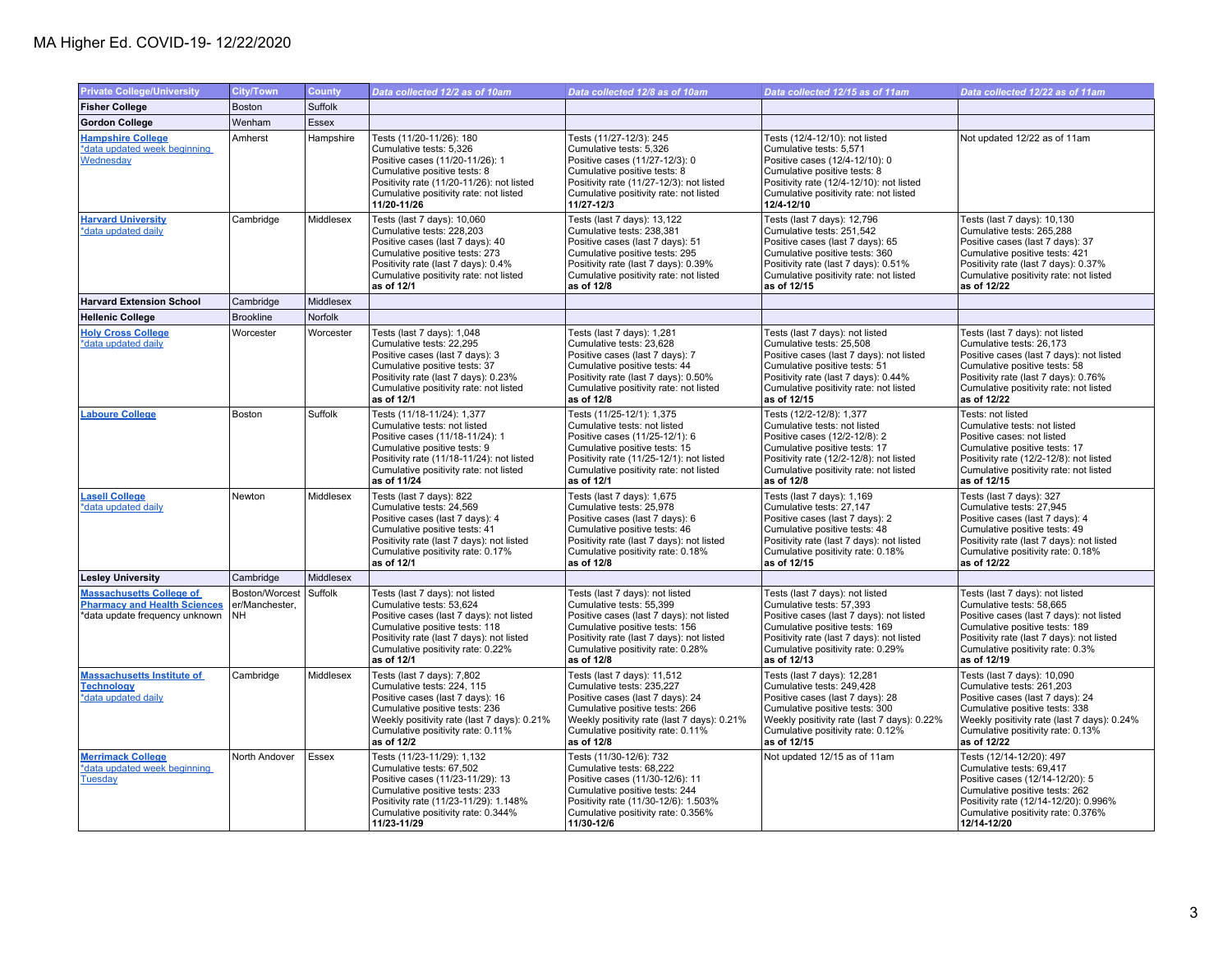| <b>Private College/University</b>                                               | <b>City/Town</b> | <b>County</b>  | Data collected 12/2 as of 10am                                                                                                                                                                                                  | Data collected 12/8 as of 10am                                                                                                                                                                                               | Data collected 12/15 as of 11am                                                                                                                                                                                               | Data collected 12/22 as of 11am                                                                                                                                                                                                        |
|---------------------------------------------------------------------------------|------------------|----------------|---------------------------------------------------------------------------------------------------------------------------------------------------------------------------------------------------------------------------------|------------------------------------------------------------------------------------------------------------------------------------------------------------------------------------------------------------------------------|-------------------------------------------------------------------------------------------------------------------------------------------------------------------------------------------------------------------------------|----------------------------------------------------------------------------------------------------------------------------------------------------------------------------------------------------------------------------------------|
| <b>Montserrat College of Art</b><br>*data updated weekly beginning<br>Thursday  | Beverly          | Essex          | Not updated 12/2 as of 10am                                                                                                                                                                                                     | Tests (11/27-12/3): 178<br>Cumulative tests: 1,735<br>Positive cases (11/27-12/3): 0<br>Cumulative positive tests: 1<br>Positivity rate (11/27-12/3): not listed<br>Cumulative positivity rate: 0.06%<br>11/27-12/3          | Tests (12/4-12/10): 84<br>Cumulative tests: 1,735<br>Positive cases (12/4-12/10): 0<br>Cumulative positive tests: 1<br>Positivity rate (12/4-12/10): not listed<br>Cumulative positivity rate: 0.05%<br>12/4-12/10            | Tests (12/4-12/15): 192<br>Cumulative tests: 1,927<br>Positive cases (12/4-12/15): 0<br>Cumulative positive tests: 1<br>Positivity rate (12/4-12/15): not listed<br>Cumulative positivity rate: 0.05%<br>12/4-12/15                    |
| <b>Mount Holyoke College</b><br>*data updated M-F                               | South Hadley     | Hampshire      | Tests (last 7 days): 548<br>Cumulative tests: 10,243<br>Positive cases (last 7 days): 2<br>Cumulative positive tests: 6<br>Positivity rate (last 7 days): not listed<br>Cumulative positivity rate: not listed<br>as of 12/2    | Tests (last 7 days): 554<br>Cumulative tests: 10,624<br>Positive cases (last 7 days): 1<br>Cumulative positive tests: 6<br>Positivity rate (last 7 days): not listed<br>Cumulative positivity rate: not listed<br>as of 12/8 | Tests (last 7 days): 543<br>Cumulative tests: 11,167<br>Positive cases (last 7 days): 1<br>Cumulative positive tests: 6<br>Positivity rate (last 7 days): not listed<br>Cumulative positivity rate: not listed<br>as of 12/14 | Tests (last 7 days): 466<br>Cumulative tests: 11,633<br>Positive cases (last 7 days): 0<br>Cumulative positive tests: not listed<br>Positivity rate (last 7 days): not listed<br>Cumulative positivity rate: not listed<br>as of 12/22 |
| The New England Conservatory Boston<br>of Music<br>*data updated on Friday      |                  | <b>Suffolk</b> | Tests (last 7 days): 1,285<br>Cumulative tests: 9,010<br>Positive cases (last 7 days): 1<br>Cumulative positive tests: not listed<br>Positivity rate (last 7 days): 0.23%<br>Cumulative positivity rate: 0.04%<br>as of 11/30   | Tests (last 7 days): 575<br>Cumulative tests: 9,571<br>Positive cases (last 7 days): 1<br>Cumulative positive tests: not listed<br>Positivity rate (last 7 days): 0.176%<br>Cumulative positivity rate: 0.05%<br>as of 12/8  | Tests (last 7 days): 595<br>Cumulative tests: 10,169<br>Positive cases (last 7 days): 3<br>Cumulative positive tests: not listed<br>Positivity rate (last 7 days): 0.5%<br>Cumulative positivity rate: 0.78%<br>as of 12/15   | Tests (last 7 days): 443<br>Cumulative tests: 10,613<br>Positive cases (last 7 days): 3<br>Cumulative positive tests: 1<br>Positivity rate (last 7 days): 0.23%<br>Cumulative positivity rate: 0.084%<br>as of 12/22                   |
| <b>Nichols College</b><br>*data updated weekly beginning<br>Monday              | Dudley           | Worcester      | Tests (11/22-11/24): 377<br>Cumulative tests: 25,575<br>Positive cases (11/22-11/24): 0<br>Cumulative positive tests: 28<br>Positivity rate (11/22-11/24): 0%<br>Cumulative positivity rate: 0.11%<br>11/22-11/24               | Not updated 12/8 as of 10am                                                                                                                                                                                                  | Not updated 12/15 as of 11am                                                                                                                                                                                                  | Not updated 12/22 as of 11am                                                                                                                                                                                                           |
| <b>North Bennet Street School</b>                                               | <b>Boston</b>    | Suffolk        |                                                                                                                                                                                                                                 |                                                                                                                                                                                                                              |                                                                                                                                                                                                                               |                                                                                                                                                                                                                                        |
| <b>Northeastern University</b><br>*data updated daily, week<br>beginning Sunday | Boston           | Suffolk        | Tests (11/22-11/28): 19,015<br>Cumulative tests: 452,986<br>Positive cases (11/22-11/28): 45<br>Cumulative positive tests: 385<br>Positivity rate (last 7 days): 0.25%<br>Cumulative positivity rate: not listed<br>as of 11/30 | Tests (11/29-12/5): 26,601<br>Cumulative tests: 452,986<br>Positive cases (11/29-12/5): 99<br>Cumulative positive tests: 478<br>Positivity rate (last 7 days): 0.39%<br>Cumulative positivity rate: not listed<br>as of 12/7 | Tests (12/6-12/12): 24,740<br>Cumulative tests: 501,636<br>Positive cases (12/6-12/12): 76<br>Cumulative positive tests: 554<br>Positivity rate (last 7 days): 0.31%<br>Cumulative positivity rate: not listed<br>as of 12/14 | Tests (12/13-12/19): 19,832<br>Cumulative tests: 521,468<br>Positive cases (12/13-12/19): 75<br>Cumulative positive tests: 629<br>Positivity rate (last 7 days): 0.31%<br>Cumulative positivity rate: not listed<br>as of 12/21        |
| <b>Northpoint Bible College</b>                                                 | Haverhill        | <b>Essex</b>   |                                                                                                                                                                                                                                 |                                                                                                                                                                                                                              |                                                                                                                                                                                                                               |                                                                                                                                                                                                                                        |
| <b>Olin College of Engineering</b><br>*data update frequency unknown            | Needham          | Norfolk        | Tests (last 2 weeks): 308<br>Cumulative tests: 3.843<br>Positive cases (last 2 weeks): 1<br>Cumulative positive tests: 4<br>Positivity rate (last 2 weeks): 0.3%<br>Cumulative positivity rate: 0.1%<br>as of 12/1              | Tests (last 2 weeks): 438<br>Cumulative tests: 4.138<br>Positive cases (last 2 weeks): 1<br>Cumulative positive tests: 4<br>Positivity rate (last 2 weeks): 0.3%<br>Cumulative positivity rate: 0.1%<br>as of 12/8           | Tests (last 2 weeks): 574<br>Cumulative tests: 4.533<br>Positive cases (last 2 weeks): 0<br>Cumulative positive tests: 4<br>Positivity rate (last 2 weeks): 0%<br>Cumulative positivity rate: 0.1%<br>as of 12/15             | Tests (last 2 weeks): 446<br>Cumulative tests: 4.716<br>Positive cases (last 2 weeks): 0<br>Cumulative positive tests: 4<br>Positivity rate (last 2 weeks): 0%<br>Cumulative positivity rate: 0.1%<br>as of 12/21                      |
| <b>Pine Manor College</b>                                                       | Newton           | Middlesex      |                                                                                                                                                                                                                                 |                                                                                                                                                                                                                              |                                                                                                                                                                                                                               |                                                                                                                                                                                                                                        |
| <b>Quincy College</b>                                                           | Quincy           | Norfolk        |                                                                                                                                                                                                                                 |                                                                                                                                                                                                                              |                                                                                                                                                                                                                               |                                                                                                                                                                                                                                        |
| <b>Regis College</b><br>*data updated on Wednesday                              | Weston           | Middlesex      | Tests (11/18-11/24): 288<br>Cumulative tests: 3.709<br>Positive cases (11/18-11/24): 3<br>Cumulative positive tests: 8<br>Positivity rate (11/18-11/24): not listed<br>Cumulative positivity rate: not listed<br>as of 11/24    | Tests (11/26-12/3): 151<br>Cumulative tests: 3.853<br>Positive cases (11/26-12/3): 2<br>Cumulative positive tests: 10<br>Positivity rate (11/26-12/3): not listed<br>Cumulative positivity rate: not listed<br>11/26-12/3    | Tests (12/3-12/9): 140<br>Cumulative tests: 3.990<br>Positive cases (12/3-12/9): 3<br>Cumulative positive tests: 10<br>Positivity rate (12/3-12/9): not listed<br>Cumulative positivity rate: not listed<br>12/3-12/9         | Tests (12/10-12/16): 128<br>Cumulative tests: 4.117<br>Positive cases (12/10-12/16): 0<br>Cumulative positive tests: 10<br>Positivity rate (12/10-12/16): not listed<br>Cumulative positivity rate: not listed<br>12/10-12/16          |
| <b>Simmons University</b><br>*data updated weekly                               | Boston           | Suffolk        | Not updated 12/2 as of 10am                                                                                                                                                                                                     | Not updated 12/8 as of 10am                                                                                                                                                                                                  | Tests (12/2): 71<br>Cumulative tests: 4,729<br>Positive cases (12/2): 0<br>Cumulative positive tests: 8<br>Positivity rate (11/13-11/17): not listed<br>Cumulative positivity rate: 0.17%<br>as of 12/15                      | Not updated 12/22 as of 11am                                                                                                                                                                                                           |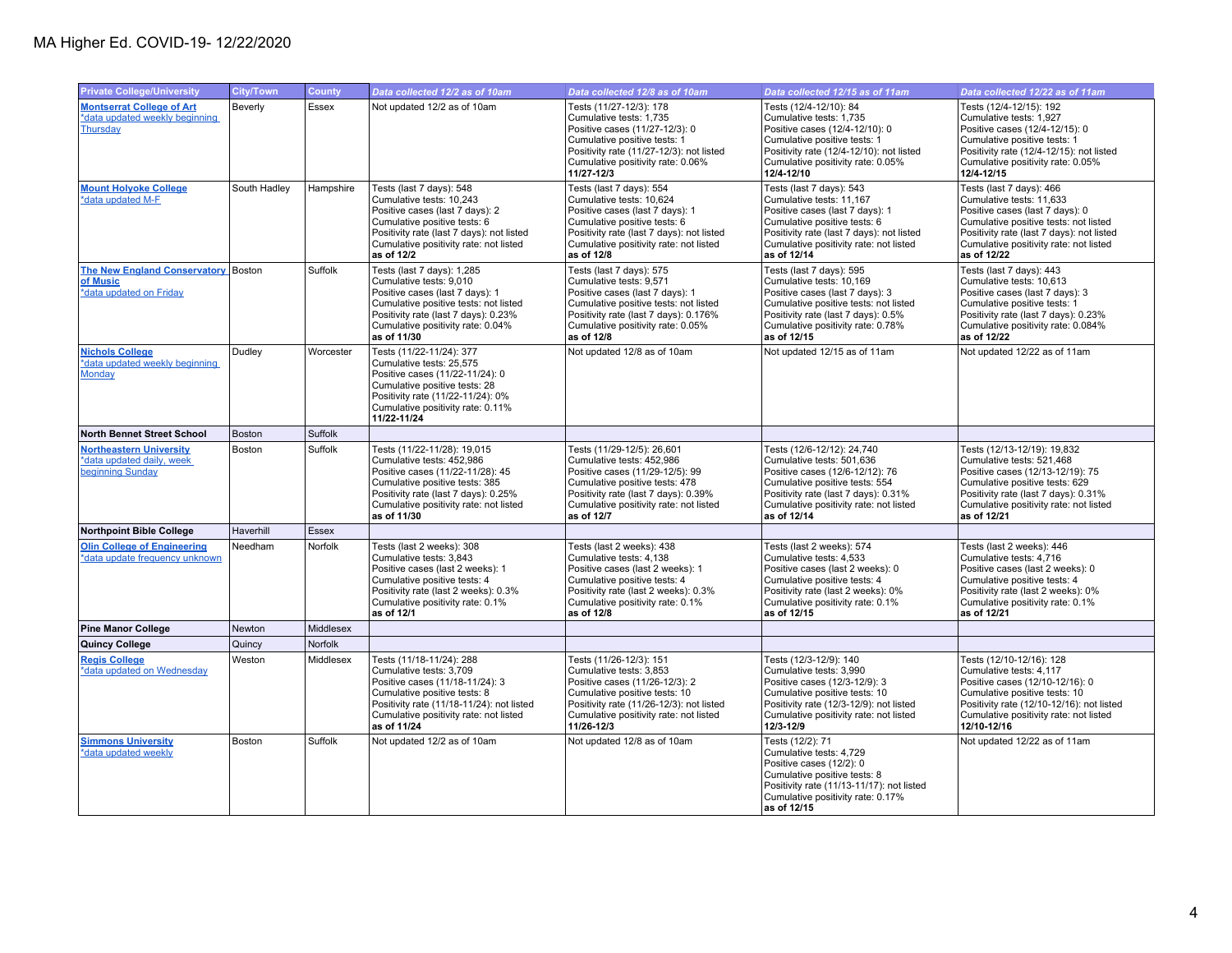| <b>Private College/University</b>                                                    | City/Town   | <b>County</b> | Data collected 12/2 as of 10am                                                                                                                                                                                                               | Data collected 12/8 as of 10am                                                                                                                                                                                                               | Data collected 12/15 as of 11am                                                                                                                                                                                                              | Data collected 12/22 as of 11am                                                                                                                                                                                                                              |
|--------------------------------------------------------------------------------------|-------------|---------------|----------------------------------------------------------------------------------------------------------------------------------------------------------------------------------------------------------------------------------------------|----------------------------------------------------------------------------------------------------------------------------------------------------------------------------------------------------------------------------------------------|----------------------------------------------------------------------------------------------------------------------------------------------------------------------------------------------------------------------------------------------|--------------------------------------------------------------------------------------------------------------------------------------------------------------------------------------------------------------------------------------------------------------|
| <b>Smith College</b><br>*data updated twice weekly                                   | Northampton | Hampshire     | Tests: not listed<br>Cumulative tests: 16,992<br>Positive cases ("since last update"): 0<br>Cumulative positive tests: 4<br>Positivity rate: not listed<br>Cumulative positivity rate: not listed<br>as of 12/1                              | Tests: not listed<br>Cumulative tests: 18,150<br>Positive cases ("since last update"): 0<br>Cumulative positive tests: 5<br>Positivity rate: not listed<br>Cumulative positivity rate: not listed<br>as of 12/8                              | Tests: not listed<br>Cumulative tests: 19,305<br>Positive cases ("since last update"): 1<br>Cumulative positive tests: 7<br>Positivity rate: not listed<br>Cumulative positivity rate: not listed<br>as of 12/15                             | Tests: not listed<br>Cumulative tests: 19,954<br>Positive cases ("since last update"): 2<br>Cumulative positive tests: 9<br>Positivity rate: not listed<br>Cumulative positivity rate: not listed<br>as of 12/18                                             |
| <b>Springfield College</b><br>*data update frequency unknown                         | Springfield | Hampden       | Tests (11/24): 52<br>Cumulative tests: 19,382<br>Positive cases (11/24): 0<br>Cumulative positive tests: 66<br>Positivity rate (11/24): 0%<br>Cumulative positivity rate: 0.341%<br>as of 12/2                                               | Tests (12/1): 52<br>Cumulative tests: 19,477<br>Positive cases (12/1): 0<br>Cumulative positive tests: 67<br>Positivity rate (12/1): 0%<br>Cumulative positivity rate: 0.344%<br>as of 12/8                                                  | Not updated 12/15 as of 11am                                                                                                                                                                                                                 | Not updated 12/22 as of 11am                                                                                                                                                                                                                                 |
| <b>Stonehill College</b><br>data updated weekly beginning<br><b>Monday</b>           | Easton      | Bristol       | Tests (11/23-11/24): 1,666<br>Cumulative tests: 35.386<br>Positive cases (11/23-11/24): 3<br>Cumulative positive tests: 36<br>Positivity rate (11/23-11/24): 0.19%<br>Cumulative positivity rate: 0.10%<br>11/23-11/24                       | Tests (11/30-12/3): 467<br>Cumulative tests: not listed<br>Positive cases (11/30-12/3): 0<br>Cumulative positive tests: not listed<br>Positivity rate (11/30-12/3): 0%<br>Cumulative positivity rate: 0.10%<br>11/30-12/3                    | Tests (12/7-12/10): 486<br>Cumulative tests: not listed<br>Positive cases (12/7-12/10): 1<br>Cumulative positive tests: not listed<br>Positivity rate (12/7-12/10): 0%<br>Cumulative positivity rate: 0.10%<br>12/7-12/10                    | Tests (12/14-12/16): 483<br>Cumulative tests: 1.436<br>Positive cases (12/14-12/16): 1<br>Cumulative positive tests: 2<br>Positivity rate (12/14-12/16): 0.23%<br>Cumulative positivity rate: 0.15%<br>12/14-12/16                                           |
| <b>Suffolk University</b><br>*data update frequency unknown                          | Boston      | Suffolk       | Tests (last 7 days): 878<br>Cumulative tests: 36,822<br>Positive cases (last 7 days): 5<br>Cumulative positive tests: 83<br>Positivity rate (last 7 days): not listed<br>Cumulative positivity rate: 0.225%<br>as of 11/23                   | Tests (last 7 days): 2,034<br>Cumulative tests: 39,663<br>Positive cases (last 7 days): 15<br>Cumulative positive tests: 83<br>Positivity rate (last 7 days): not listed<br>Cumulative positivity rate: 0.262%<br>as of 12/4                 | Tests (last 7 days): 1,099<br>Cumulative tests: 41,194<br>Positive cases (last 7 days): 10<br>Cumulative positive tests: 115<br>Positivity rate (last 7 days): not listed<br>Cumulative positivity rate: 0.279%<br>as of 12/11               | Tests (last 7 days): 1,730<br>Cumulative tests: 42,520<br>Positive cases (last 7 days): 10<br>Cumulative positive tests: 123<br>Positivity rate (last 7 days): not listed<br>Cumulative positivity rate: 0.289%<br>as of 12/17                               |
| <b>Tufts University</b><br>*data updated daily                                       | Medford     | Middlesex     | Tests (last 7 days): 17,144<br>Cumulative tests: 212,481<br>Positive cases (last 7 days): 16<br>Cumulative positive tests: 166<br>Positivity rate (last 7 days): 0.09%<br>Cumulative positivity rate: 0.08%<br>as of 11/30                   | Tests (last 7 days): 18,563<br>Cumulative tests: 227,929<br>Positive cases (last 7 days): 33<br>Cumulative positive tests: 200<br>Positivity rate (last 7 days): 0.17%<br>Cumulative positivity rate: 0.09%<br>as of 12/6                    | Tests (last 7 days): 17,017<br>Cumulative tests: 244,735<br>Positive cases (last 7 days): 33<br>Cumulative positive tests: 233<br>Positivity rate (last 7 days): 0.19%<br>Cumulative positivity rate: 0.10%<br>as of 12/13                   | Tests (last 7 days): 12,003<br>Cumulative tests: 256,986<br>Positive cases (last 7 days): 17<br>Cumulative positive tests: 250<br>Positivity rate (last 7 days): 0.13%<br>Cumulative positivity rate: 0.10%<br>as of 12/20                                   |
| <b>Urban College of Boston</b>                                                       | Boston      | Suffolk       |                                                                                                                                                                                                                                              |                                                                                                                                                                                                                                              |                                                                                                                                                                                                                                              |                                                                                                                                                                                                                                                              |
| <b>Wellsley College</b><br>*data updated M-F                                         | Wellesley   | Norfolk       | Tests (last 7 days): 3,463<br>Cumulative tests: not listed<br>Positive cases (last 7 days): 3<br>Cumulative positive tests: not listed<br>Positivity rate (last 7 days): not listed<br>Cumulative positivity rate: not listed<br>as of 12/2  | Tests (last 7 days): 4,036<br>Cumulative tests: 56,093<br>Positive cases (last 7 days): 4<br>Cumulative positive tests: 14<br>Positivity rate (last 7 days): not listed<br>Cumulative positivity rate: not listed<br>as of 12/6              | Tests (last 7 days): 3,379<br>Cumulative tests: 56.747<br>Positive cases (last 7 days): 1<br>Cumulative positive tests: 16<br>Positivity rate (last 7 days): not listed<br>Cumulative positivity rate: not listed<br>as of 12/13             | Tests (last 7 days): 2,983<br>Cumulative tests: 58,124<br>Positive cases (last 7 days): 1 student;<br>4 faculty/staff<br>Cumulative positive tests: 19<br>Positivity rate (last 7 days): not listed<br>Cumulative positivity rate: not listed<br>as of 12/18 |
| <b>Wentworth Institute of</b><br><b>Technology</b><br>*data update frequency unknown | Boston      | Suffolk       | Tests (last 7 days): 2,703<br>Cumulative tests: 35.887<br>Positive cases (last 7 days): 16<br>Cumulative positive tests: 68<br>Positivity rate (last 7 days): not listed<br>Cumulative positivity rate: not listed<br>as of 11/28            | Tests (last 7 days): 3,045<br>Cumulative tests: 38.045<br>Positive cases (last 7 days): 35<br>Cumulative positive tests: 92<br>Positivity rate (last 7 days): not listed<br>Cumulative positivity rate: not listed<br>as of 12/7             | Tests (last 7 days): 2,857<br>Cumulative tests: 40.498<br>Positive cases (last 7 days): 28<br>Cumulative positive tests: 111<br>Positivity rate (last 7 days): not listed<br>Cumulative positivity rate: not listed<br>as of 12/14           | Tests (last 7 days): 1,865<br>Cumulative tests: 41.062<br>Positive cases (last 7 days): 22<br>Cumulative positive tests: 119<br>Positivity rate (last 7 days): not listed<br>Cumulative positivity rate: not listed<br>as of 12/17                           |
| <b>Western New England</b><br><b>University</b><br>*data update frequency unknown    | Springfield | Hampden       | Tests (last 7 days): not listed<br>Cumulative tests: 6,862<br>Positive cases (last 7 days): not listed<br>Cumulative positive tests: 62<br>Positivity rate (last 7 days): not listed<br>Cumulative positivity rate: not listed<br>as of 12/1 | Tests (last 7 days): not listed<br>Cumulative tests: 6,986<br>Positive cases (last 7 days): not listed<br>Cumulative positive tests: 72<br>Positivity rate (last 7 days): not listed<br>Cumulative positivity rate: not listed<br>as of 12/4 | Tests (last 7 days): not listed<br>Cumulative tests: 7,427<br>Positive cases (last 7 days): not listed<br>Cumulative positive tests: 90<br>Positivity rate (last 7 days): not listed<br>Cumulative positivity rate: not listed<br>as of 12/8 | Tests (last 7 days): not listed<br>Cumulative tests: 7,573<br>Positive cases (last 7 days): not listed<br>Cumulative positive tests: 95<br>Positivity rate (last 7 days): not listed<br>Cumulative positivity rate: not listed<br>as of 12/15                |
| <b>Wheaton College</b><br>*data updated daily                                        | Norton      | Bristol       | Not updated 12/2 as of 10am                                                                                                                                                                                                                  | Tests (last 7 days): 170<br>Cumulative tests: 35,898<br>Positive cases (last 7 days): 0<br>Cumulative positive tests: 23<br>Positivity rate (last 7 days): 0%<br>Cumulative positivity rate: 0.06%<br>as of 12/7                             | Tests (last 7 days): 157<br>Cumulative tests: 36,055<br>Positive cases (last 7 days): 1<br>Cumulative positive tests: 24<br>Positivity rate (last 7 days): 0%<br>Cumulative positivity rate: 0.07%<br>as of 12/14                            | Tests (last 7 days): 152<br>Cumulative tests: 36,207<br>Positive cases (last 7 days): 2<br>Cumulative positive tests: 26<br>Positivity rate (last 7 days): 1.32%<br>Cumulative positivity rate: 0.07%<br>as of 12/21                                         |